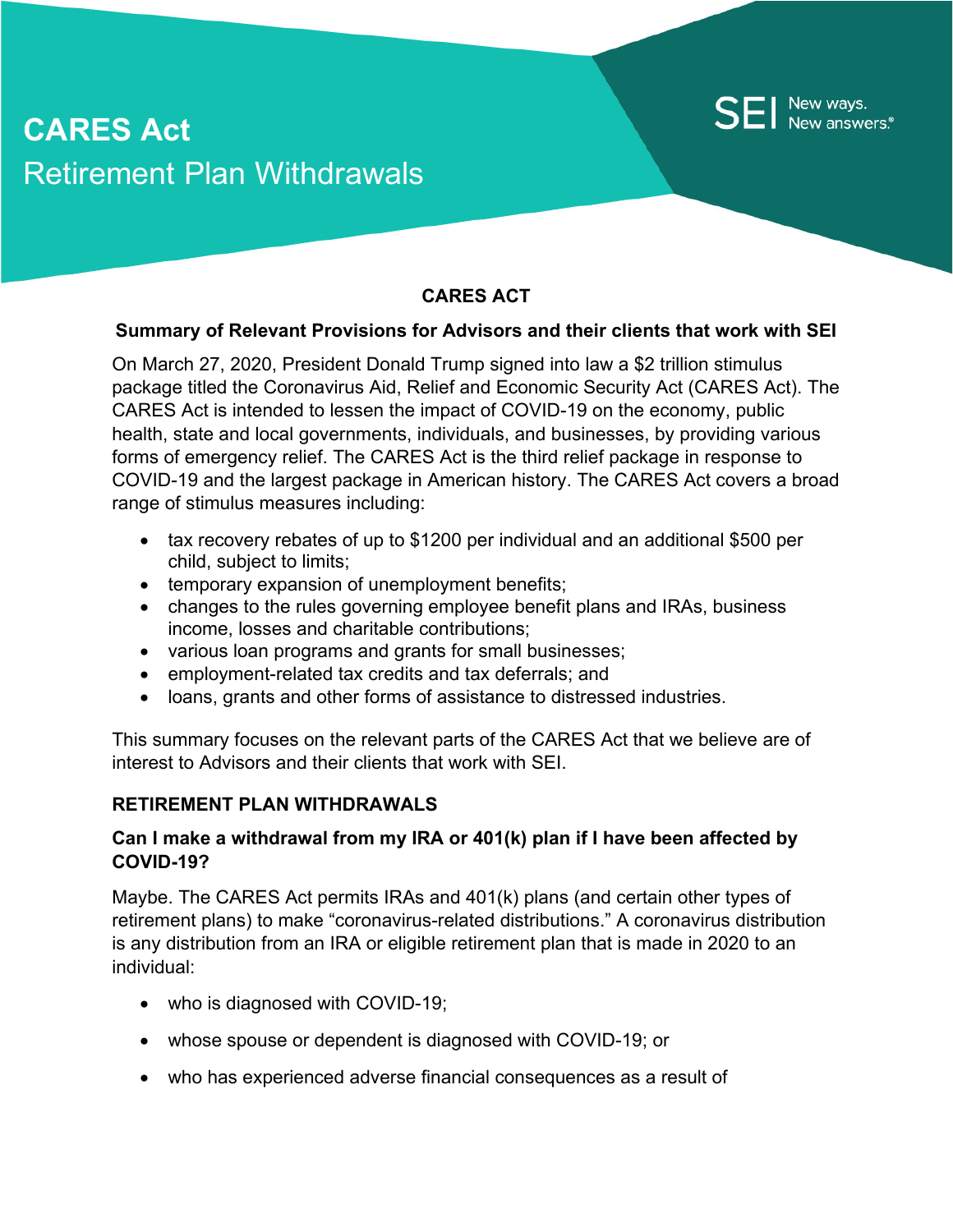- o being quarantined, furloughed or laid off due to COVID-19,
- o having reduced work hours due to COVID-19,
- o being unable to work due to lack of child care because of COVID-19, or
- $\circ$  if you are a business owner, the closing or reduction of hours of your business due to COVID-19.

Retirement plans are not required to offer coronavirus-related distributions. You should contact your plan administrator to find out whether your plan provides them.

#### **How much can I withdraw from my IRA or 401(k) plan as a coronavirus distribution?**

You can withdraw up to a total of \$100,000 in 2020 from your IRA or eligible retirement plan as a coronavirus distribution. This amount can be withdrawn all at once from one plan or IRA or in multiple withdrawals from one or more plans or IRAs, provided the total amount for 2020 does not exceed \$100,000.

## **What if I am still working full-time and neither I nor my spouse or dependents have COVID-19, but I have lost income due to the general business slow down. Is a coronavirus-related distribution available under those circumstances?**

It is not clear whether a coronavirus-related distribution would be permitted in this situation. We expect that the IRS will issue addition guidance soon. Hopefully, it will address this situation.

If you cannot take a coronavirus-related distribution because you do not meet the criteria, you still may be able to take a distribution from your IRA or 401(k) plan if you meet other requirements. For example, if you are over age 59  $\frac{1}{2}$  or experiencing a financial hardship, you may be able to take a distribution from your 401(k) plan. The standards for a hardship distribution are quite strict, however. You should check your summary plan description or plan document to see whether you are eligible for a distribution.

## **Do I have to pay tax on a coronavirus-related distribution?**

Yes, but the CARES Act provides special favorable tax treatment for these distributions.

Generally, if you take a distribution from an IRA or 401(k) plan, the amount is included in income in the year of distribution and, if you are under age 59  $\frac{1}{2}$ , the amount is subject to an additional 10% tax on early withdrawals. Distributions from 401(k) plans are also generally subject to 20% withholding.

Coronavirus-related distributions are not subject to the 10% additional tax, are not subject to 20% withholding, and are includable in income ratably over 3 years, unless you elect to have the entire amount included in income in the year of distribution.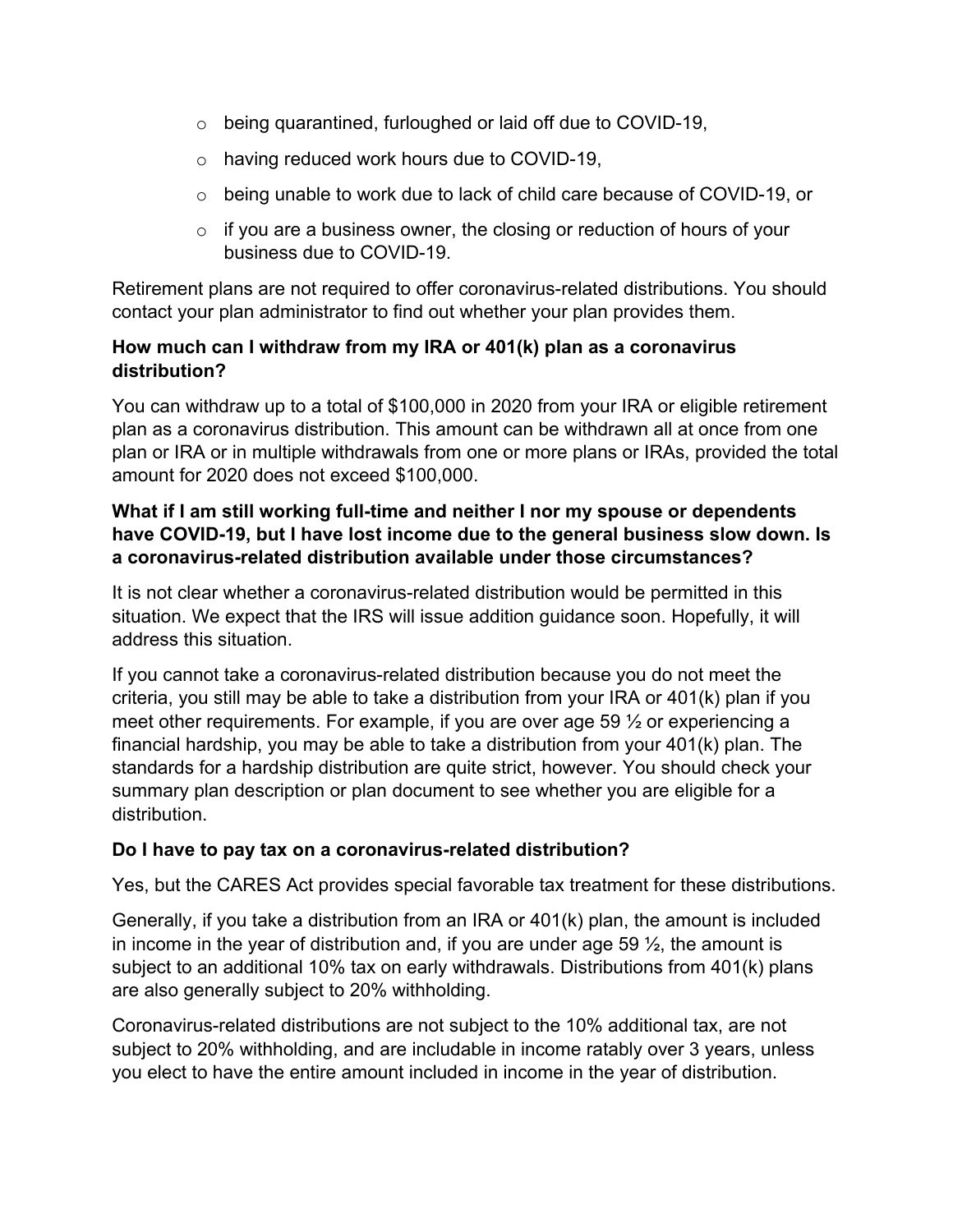## **Can I repay a coronavirus-related distributions?**

Yes. You are permitted to repay all or part of a coronavirus-related distribution at any time during the three years following the distribution. Repayments are treated like taxfree rollover contributions.

## **Can I take a loan from a 401(k) plan instead of a distribution?**

Maybe. You can take a loan from your 401(k) plan if the plan permits loans and you meet the applicable requirements. If you meet the requirements for a coronavirusrelated distribution, you may be able to borrow more than is normally permitted and postpone some of the loan repayments. To be eligible for these special loan provisions, you must:

- be diagnosed with COVID-19;
- have a spouse or dependent diagnosed with COVID-19; or
- have experienced adverse financial consequences as a result of
	- o being quarantined, furloughed or laid off due to COVID-19,
	- o having reduced work hours due to COVID-19,
	- $\circ$  being unable to work because of lack of child care due to COVID-19 or
	- $\circ$  if you are a business owner, the closing or reduction of hours of your business due to COVID-19.

Loans from IRAs are not permitted.

## **How much can I borrow from a plan?**

If you are an eligible individual described above, you may be able to borrow up to the lesser of \$100,000 or 100% of your vested account balance. This special rule applies to loans made in the 6 months following enactment of the CARES Act (up to approximately September 27, 2020). If you are not an eligible individual (or your plan does not adopt the higher loan limits), you may be able to borrow up to the lesser of \$50,000 or 50% of your vested account balance.

## **How long can I take to repay a plan loan?**

Generally, a retirement plan loan must be repaid within 5 years (except for a home loan), but, if you are an eligible individual described above, you can postpone for one year any loan payment that is otherwise due between March 27 and December 31, 2020, so that the five-year clock for repayment begins on January 1, 2021.